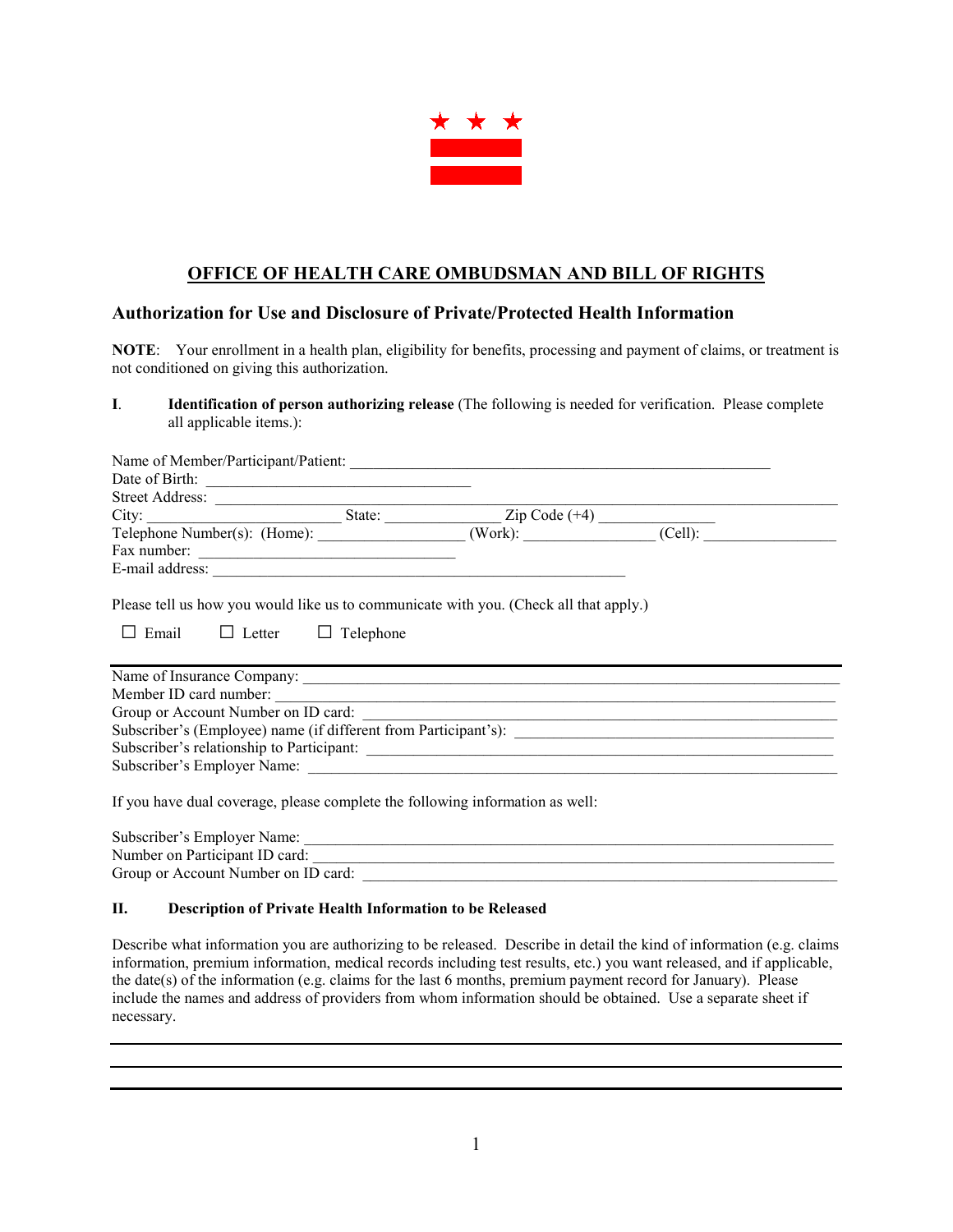\*Note: Many people like to use e-mail to communicate. Our e-mail communications with you are made through a secure server. The server requires you to complete a one-time set-up to access the secured e-mail.

In addition, if you agree that the following types of information may be released, please indicate so by checking the appropriate boxes:

| $\Box$ Psychotherapy Notes* | $\Box$ Mental Health Records* | $\Box$ Genetic Testing Records      |
|-----------------------------|-------------------------------|-------------------------------------|
| $\Box$ HIV/AIDS Records*    | $\Box$ Maternity Records      | $\Box$ Sexual/physical/mental abuse |

□ Sexually transmitted or other communicable diseases □ Alcohol/substance abuse records\*

\* If this authorization is for psychotherapy notes, this authorization cannot be used for any other type of protected health information. If you want to authorize the use or disclosure of other protected health information as well, an additional form must be submitted. Please see the last page of this authorization which describes in more detail further disclosure of psychotherapy notes, HIV/AIDS records, mental health records, and alcohol & substance abuse records.

**Who can release and receive the information (limitations on disclosure)**: Insert the person(s)/company(ies) allowed to release the information and the person(s)/company(ies) allowed to receive the information. The following person(s)/company(ies) are allowed to release the information as requested (Use another sheet if necessary):

The information may be provided to (include name and address):

## **III. Purpose of this release of information**

 $\Box$  At the request of the covered individual;

 $\Box$  If not requested by the individual, state the purpose of the release of information:

## **IV. Expiration Date**

If not previously revoked, this authorization will terminate on the earliest of the following dates:

- a. the date the individual's coverage ends;
- b. one year from the signature date below; or
- c. upon the following date, event or condition: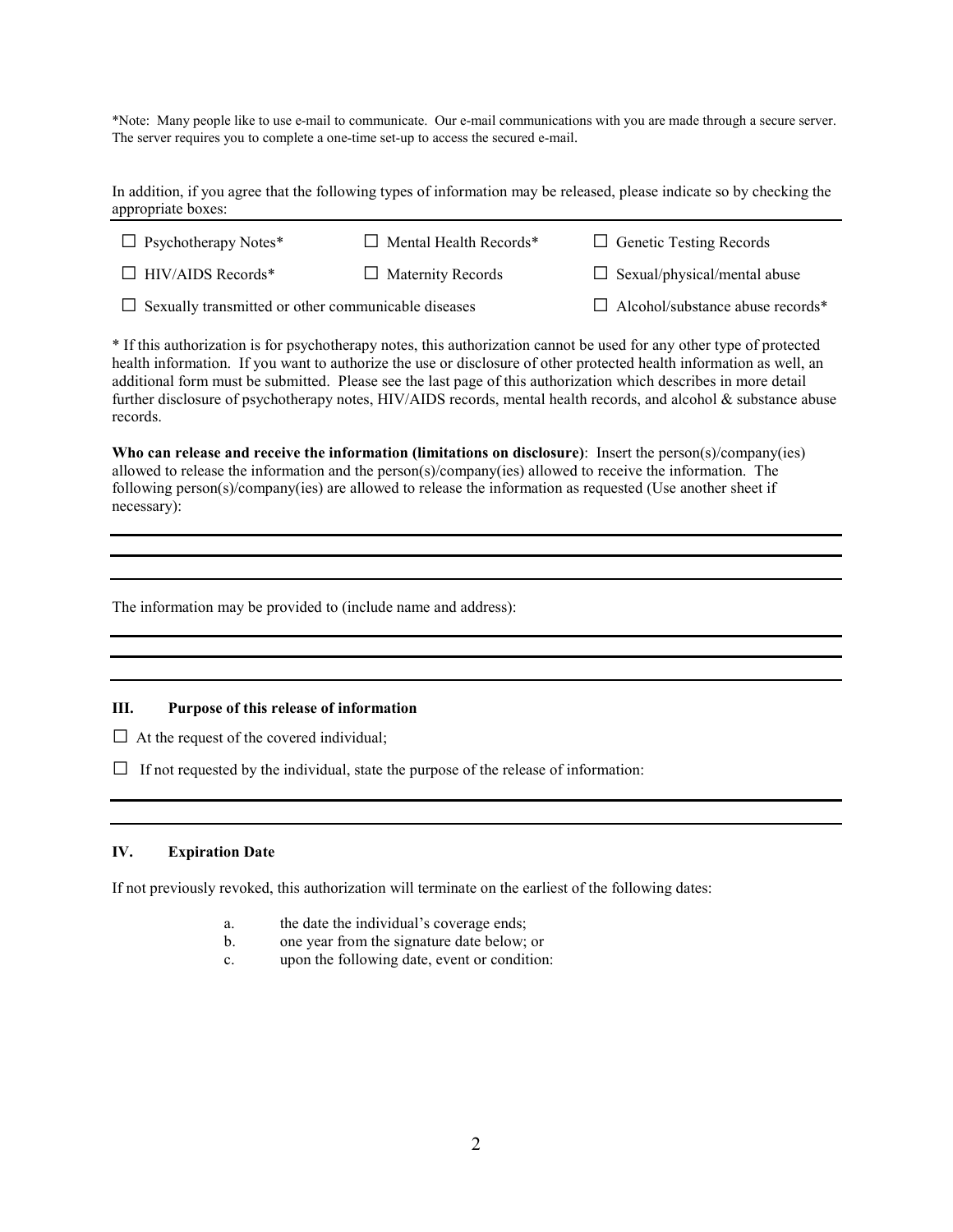#### **V. Signature**

A copy of this authorization is available to me, or to my authorized representative, upon request and will serve as the original. A copy of this authorization will also serve as the original if multiple disclosures are required. I understand that if this information is to be received by individuals or organizations that are not health care providers, health care clearinghouses, or health plans covered by federal privacy regulations, my information described above may be redisclosed by the recipient and no longer protected by federal privacy regulations. This authorization is subject to revocation at any time upon written notice to the person(s)/company (ies) specified above except to the extent that the person(s)/company (ies) have already taken action on the disclosure provisions contained in this document.

|                                                                                | Date: |  |
|--------------------------------------------------------------------------------|-------|--|
| (Signature of adult member <b>OR</b> parent on behalf of minor, as applicable) |       |  |
|                                                                                |       |  |
|                                                                                | Date: |  |
| (Signature of Legal Representative, if applicable)                             |       |  |

NOTE: If you are signing this authorization as the legal representative of an individual, we must have a copy of the form(s) verifying your right to authorize the disclosure of protected health information and to view such information.

In addition to the protections from disclosure listed above, any information released to the Office of the Health Care Ombudsman and Bill of Rights (OHCOBR) by authorized persons is subject to the following notices:

#### **Mental Health Information**

In the event that information released to OHCOBR constitutes mental health information protected under the District of Columbia Mental Health Act of 1978:

This information has been disclosed to OHCOBR from records whose confidentiality is protected by District of Columbia law. The unauthorized disclosure or redisclosure of mental health information violates the provisions of the District of Columbia Mental Health Information Act of 1978. Disclosure or redisclosure may be made pursuant to a valid authorization by the client or as provided in Titles III and IV of the Act. The Act provides for civil damage and criminal penalties for violations.

\*You have the right to inspect your record of mental health information.

#### **Drug and Alcohol Abuse Information**

In the event that information released to OHCOBR is protected by the HHS Confidentiality of Alcohol and Drug Abuse Patient Records regulations:

This information has been disclosed to OHCOBR from records protected by Federal confidentiality rules (42 C.F.R. Part 2). The federal rules prohibit OHCOBR from making any further disclosure of this information unless further disclosure is expressly permitted by the written consent of the person to whom it pertains or as otherwise permitted by 42 C.F.R. Part 2. A general authorization for the release of medical or other information is NOT sufficient for this purpose. The federal rules restrict any use of the information to criminally investigate or prosecute any alcohol or drug abuse patient.